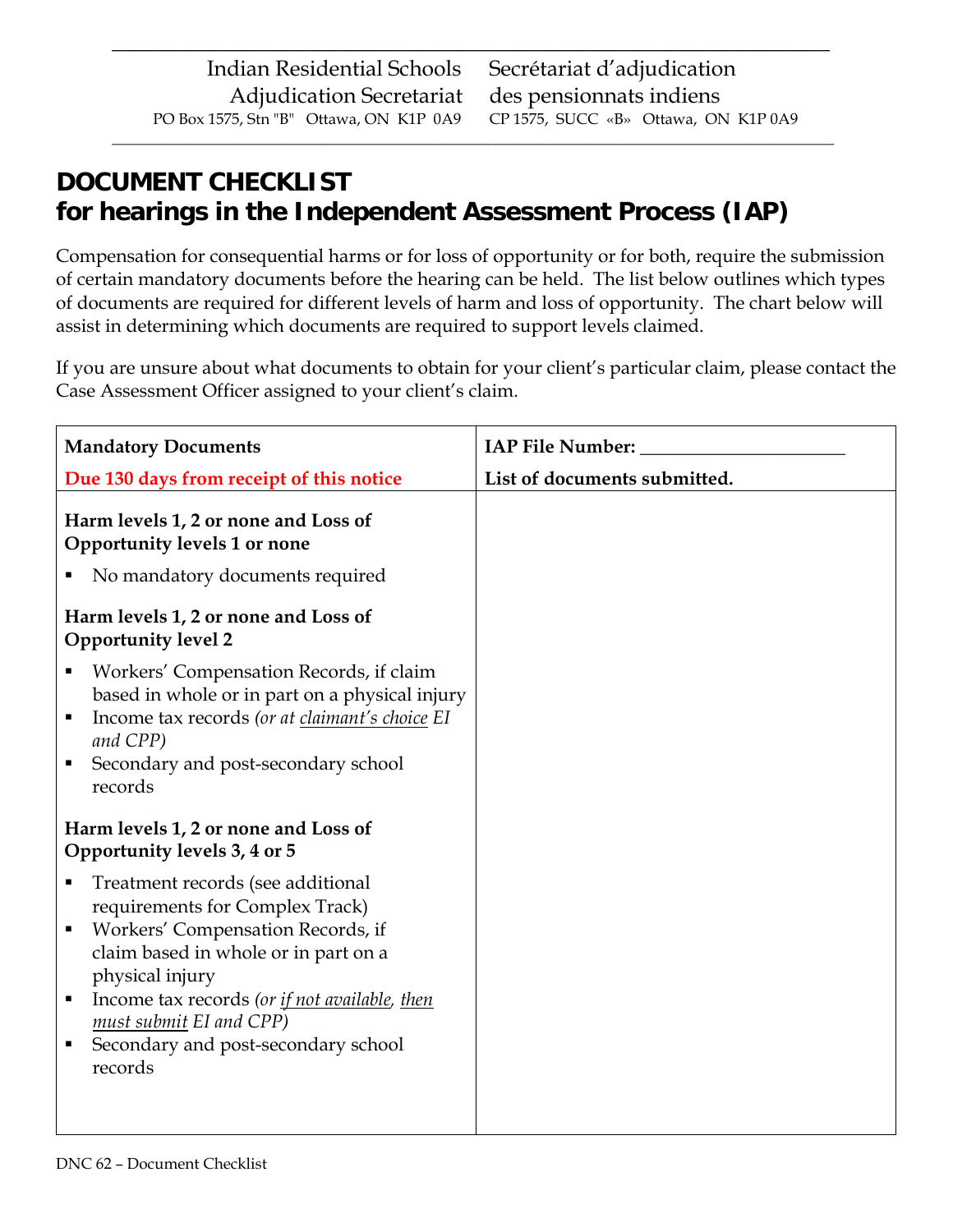## **Harm levels 3, 4 or 5 and Loss of Opportunity levels 1 or none**

- Treatment records *(see additional requirements for Complex Track)*
- Workers' Compensation Records, if claim based in whole or in part on a physical injury
- **Corrections Records**
- Secondary and post-secondary school records

## **Harm levels 3, 4 or 5 and Loss of Opportunity level 2**

- Treatment records *(see additional requirements for Complex Track)*
- Workers' Compensation Records, if claim based in whole or in part on a physical injury
- Corrections Records
- Income tax records *(or at claimant's choice EI and CPP)*
- Secondary and post-secondary school records

#### **Harm levels 3, 4 or 5 and Loss of Opportunity levels 3-5**

- Treatment records *(see additional requirements for Complex Track)*
- Workers' Compensation Records, if claim based in whole or in part on a physical injury
- Corrections Records
- Income tax records (or if not available, then *must submit EI and CPP)*
- Secondary and post secondary school records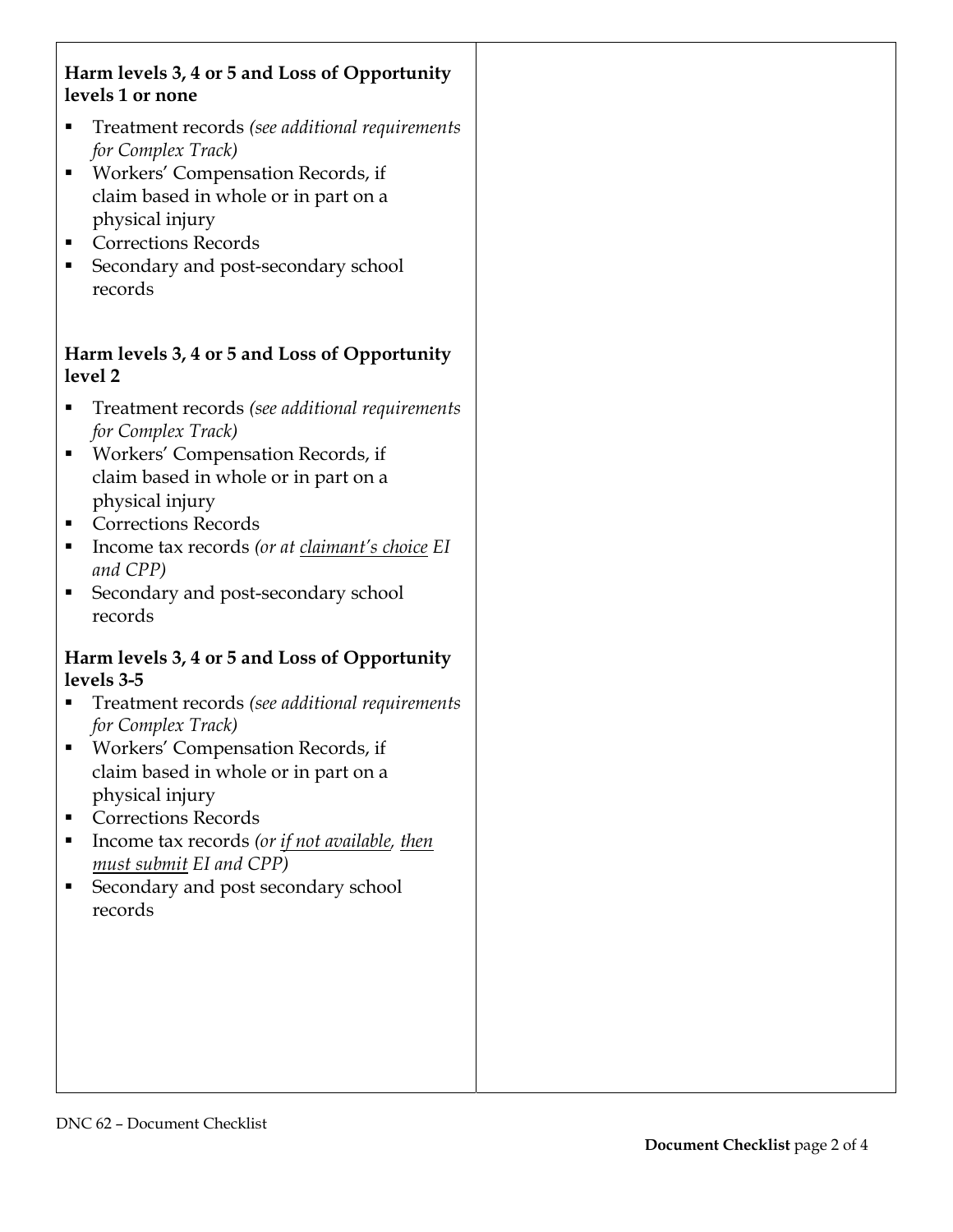| <b>Other Support Documents</b>                                                                                                                                                                                                                                                                                                                                                                                                                                                     | Due                                  |
|------------------------------------------------------------------------------------------------------------------------------------------------------------------------------------------------------------------------------------------------------------------------------------------------------------------------------------------------------------------------------------------------------------------------------------------------------------------------------------|--------------------------------------|
| <b>Examination for Discovery Transcripts (if</b><br>applicable)<br>If your client has undergone an Examination for<br>Discovery, a copy of the transcript and any<br>related undertakings shall be provided to the<br>Adjudicator. Please send us a copy of the<br>transcript, or provide written direction to IRSRC<br>so that they can provide the transcript on your<br>behalf.                                                                                                 | 130 days from receipt of this notice |
| Medical Certificate (if applicable)                                                                                                                                                                                                                                                                                                                                                                                                                                                | As soon as possible                  |
| If your client indicated in their application that<br>they are in failing health, a medical certificate to<br>confirm their health condition is required to<br>treat their file as a priority.<br>Further, should their health status change,<br>please advise our office as soon as possible.                                                                                                                                                                                     |                                      |
| Provide A Future Care Plan (if applicable)<br>If your client indicated in their application that<br>they are interested in receiving future care.<br>Please give details on what type of treatment<br>they are interested in, including the estimated<br>costs. They can develop a treatment plan<br>independently or with the help of a family<br>member or a support person of their choice.<br>Their treatment plan must be submitted at least<br>2 weeks before their hearing. | Minimum 2 weeks prior to hearing     |